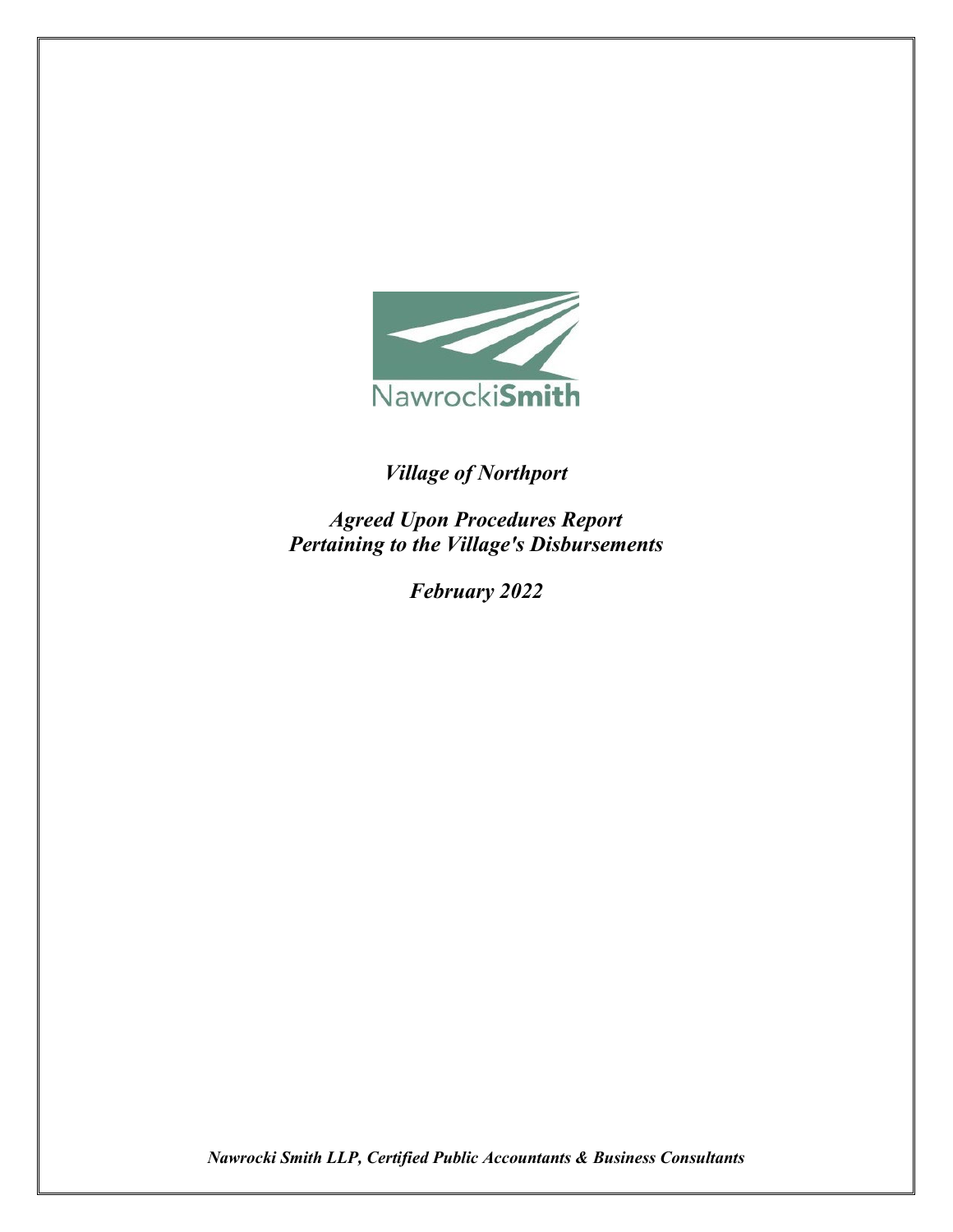

## *Village of Northport*

## *Agreed Upon Procedures Report Pertaining to the Village's Disbursements*

## *February 2022*

# *Table of Contents*

## <span id="page-1-0"></span>**Scope of Engagement**

Pursuant to the request of the Incorporated Village of Northport ("Village"), and in accordance with the October 29, 2021 engagement letter, we have performed agreed upon procedures pertaining to select records and transactions of the Village. We performed analytical and testing procedures and assessed internal controls surrounding purchasing, cash disbursements, and bank reconciliations for the period of September 2019 through August 2021.

The purpose of this report is to communicate the work performed to date and summarize our observations. Our findings and observations expressed herein are based on our work performed to date, and we reserve the right to supplement, update, or otherwise modify this report at a later date at such time as additional information comes to our attention.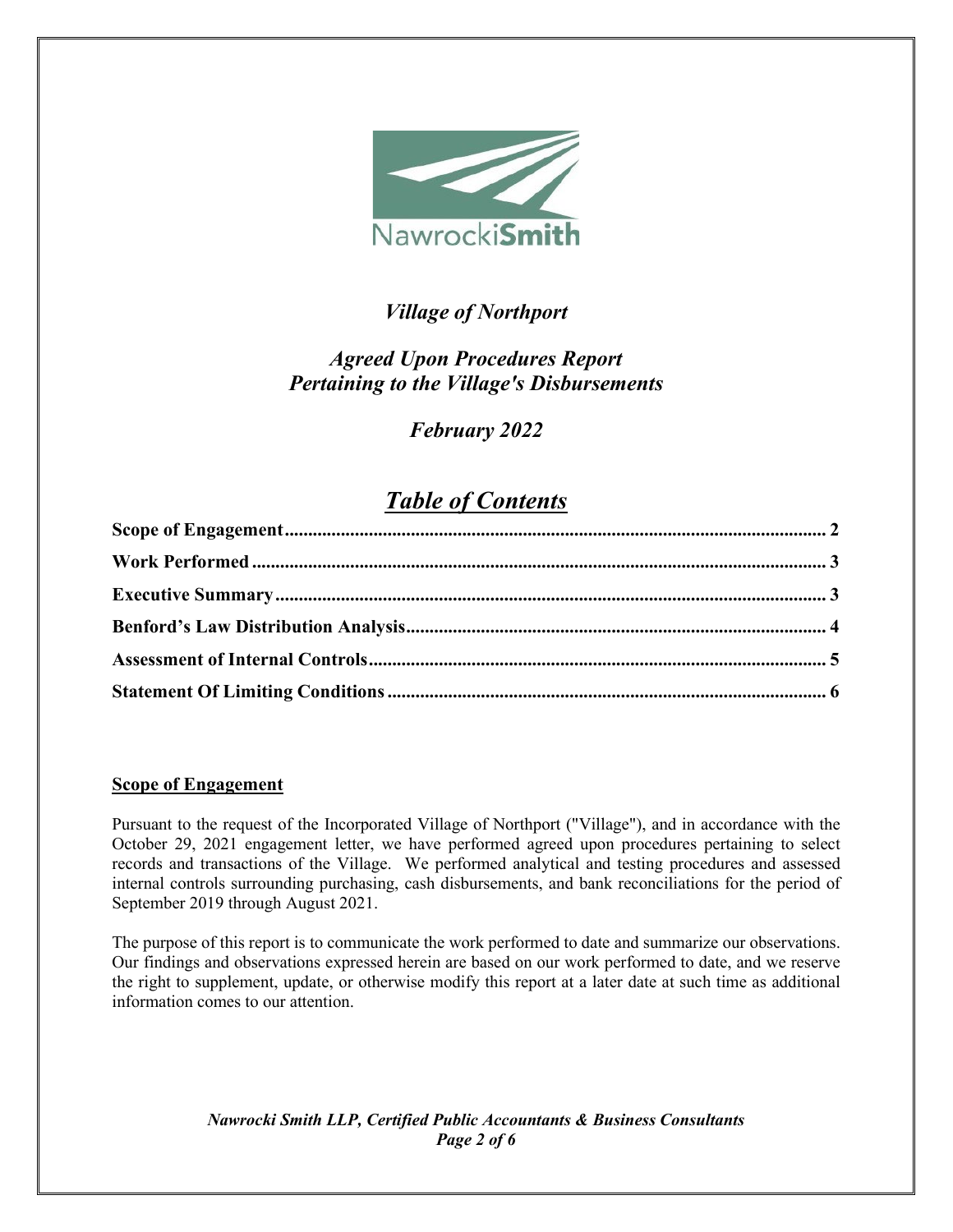## <span id="page-2-0"></span>**Work Performed**

Our analysis consisted of the following:

- 1. Examined the following documents:
	- a. Documented procedures surrounding accounting, cash disbursements, and bank reconciliations prepared by the Village Office.
	- b. Organizational chart applicable to the Village Office.
	- c. Bank statements and credit card statements for the period of September 2019 through August 2021.
	- d. Expense ledger generated by the accounting system KVS Enterprise indicating cash disbursements for the period of September 2019 through August 2021.
	- e. General ledger generated by KVS Enterprise applicable to the Capital, General, Sewer, and Trust funds for the period of September 2019 through August 2021.
	- f. Journal entry register generated by KVS Enterprise for the period of September 2019 through August 2021.
	- g. Voucher packets, invoices, purchase orders, contracts, and supporting documentation for select transactions for the period of September 2019 through August 2021.
- 2. Initial planning and interviews with the Village Treasurer, current Deputy Treasurer, Payroll Clerk, and part-time Bookkeeper. During our meetings, we had the opportunity to review documents and direct inquiries regarding transactional records, supporting documents, and timely reporting. The purpose of these interviews was to obtain knowledge as to each individual's job duties, the various business records maintained, day-to-day responsibilities, who they reported to, and who they supervised.
- 3. Prepared analysis and report. Assessed possible improvements pertaining to the internal controls of the Village's Office. Such recommendations are presented within each applicable report section.

## <span id="page-2-1"></span>**Executive Summary**

We analyzed the bank statements, expense ledger report generated by the Village accounting system (KVS Enterprise), and applicable supporting documentation. Based on our analysis, we have summarized below certain Village expenses that directly and personally benefited Laura Whitney Kaplan, the former Village Deputy Treasurer, over the period analyzed:

| Date       | Vendor | Amount   |
|------------|--------|----------|
| 07/21/2021 | AT&T   | \$132.37 |
| 05/14/2021 | AT&T   | \$308.22 |
| 05/17/2021 | LIPA.  | \$144.00 |
| Total      |        | \$584.59 |

*<sup>(\*)</sup> Calculations are subject to change pending the receipt of additional documentation.* 

The Village Office has developed internal controls in the accounts payable area whereby claims for payment are supported by voucher forms and invoices and are reviewed by the Village Treasurer, Department Heads, or Board Trustees prior to payment processing. Due to the COVID-19 pandemic period, the Village Office experienced a delay in making payments and decided to process online auto payments for select utility services.

> *Nawrocki Smith LLP, Certified Public Accountants & Business Consultants Page 3 of 6*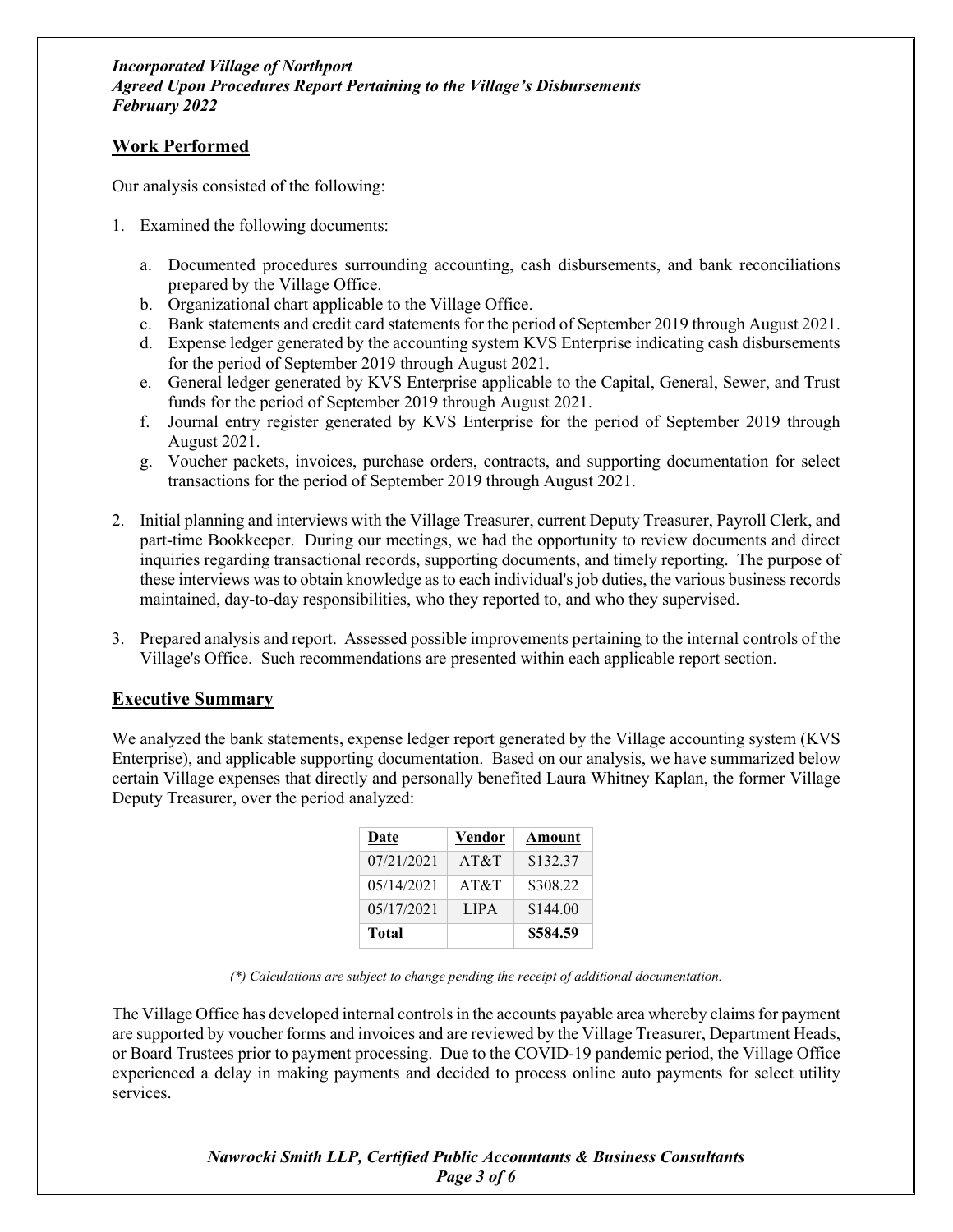#### *Incorporated Village of Northport Agreed Upon Procedures Report Pertaining to the Village's Disbursements February 2022*

When the Village Office implemented this new payment process, the former Village Deputy Treasurer processed the online payments over the phone and through vendor websites by utilizing the Village's bank account and routing number. These online transactions were not reported on the Village's warrant schedules to be reviewed by the Village Treasurer, Department Heads, or Board Trustees. The Village Office identified the transactions outlined in the table above in September 2021. Since then, the Village Office has implemented controls to reconcile the bank statements in the immediate subsequent month.

Based on the bank statements and accounts payable voucher packets we analyzed, we did not identify any other expense transactions that may have personally benefited Laura Whitney Kaplan, the former Village Deputy Treasurer, during the period analyzed.

### <span id="page-3-0"></span>**Benford's Law Distribution Analysis**

We analyzed the vendor payments to identify suspicious patterns based upon Benford's law. We observed that the vendor payments followed Benford's law of distribution in that the smaller values of the first significant digits were utilized more frequently than the larger values. This pattern reflects normalized purchasing trends, and based on our analysis, no significant outliers were noted.

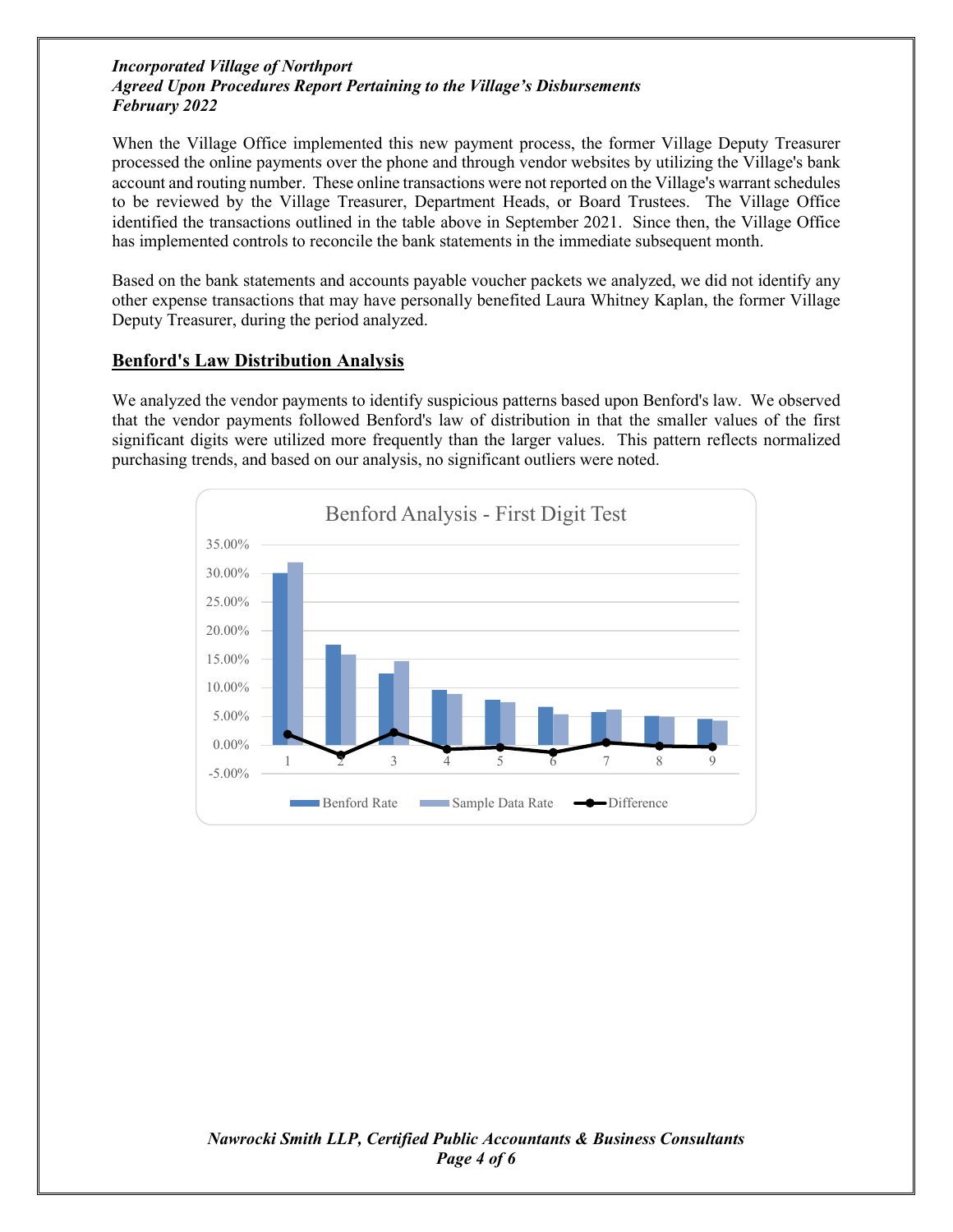#### *Incorporated Village of Northport Agreed Upon Procedures Report Pertaining to the Village's Disbursements February 2022*

### <span id="page-4-0"></span>**Assessment of Internal Controls**

Based upon the representations made by the Village Office and the documents made available to us, we have made the following observations and recommendations aimed to improve the Village's internal control environment.

#### *Observation/Recommendation #1*

We analyzed the expense ledger report generated by KVS Enterprise and the supporting documentation made available for select expenses within utilities, phone, equipment repairs, auto, garage, boat, insurance, and plant repairs reported during the period of September 2020 through August 2021 and tested these transactions against our criteria. Based on the testing procedures performed, we observed that in addition to having proper controls in place for traditional accounts payable transactions, the Village Office has implemented a process whereby all claims processed through auto pay are supported by a voucher form and invoice to be reviewed by the Village Treasurer, Department Heads, or Board Trustees. The Village Office is in the process of removing auto pay for certain utility services.

 *When the need arises to alter current internal control practices (i.e., pandemic) and new procedures are developed that may increase the risk of unauthorized payments becoming undetected, the Village Office should enhance its oversight controls over the accounts payable process to ensure that all claims for payment (online or physical) continue to be presented to Village Treasurer, Department Heads, or Board Trustees for review and payment approval.* 

#### *Observation/Recommendation #2*

Controls in setting up and approving automatic online payments can be improved.

 *In the event the Village Office continues to utilize the bank's online auto pay features, we recommend that the Village Office develop a form indicating the request and approval of a vendor and its account number to be processed electronically.* 

#### *Observation/Recommendation #3*

We attempted to access and review the accounting system audit trail. It was represented to us that the current version of the KVS Enterprise application does not have the ability to generate such a report and that the Village Office is in the process of updating the application.

 *The Village should work with the support group of KVS Enterprise to assess whether the upgraded application's capabilities can generate and implement audit trail controls.*